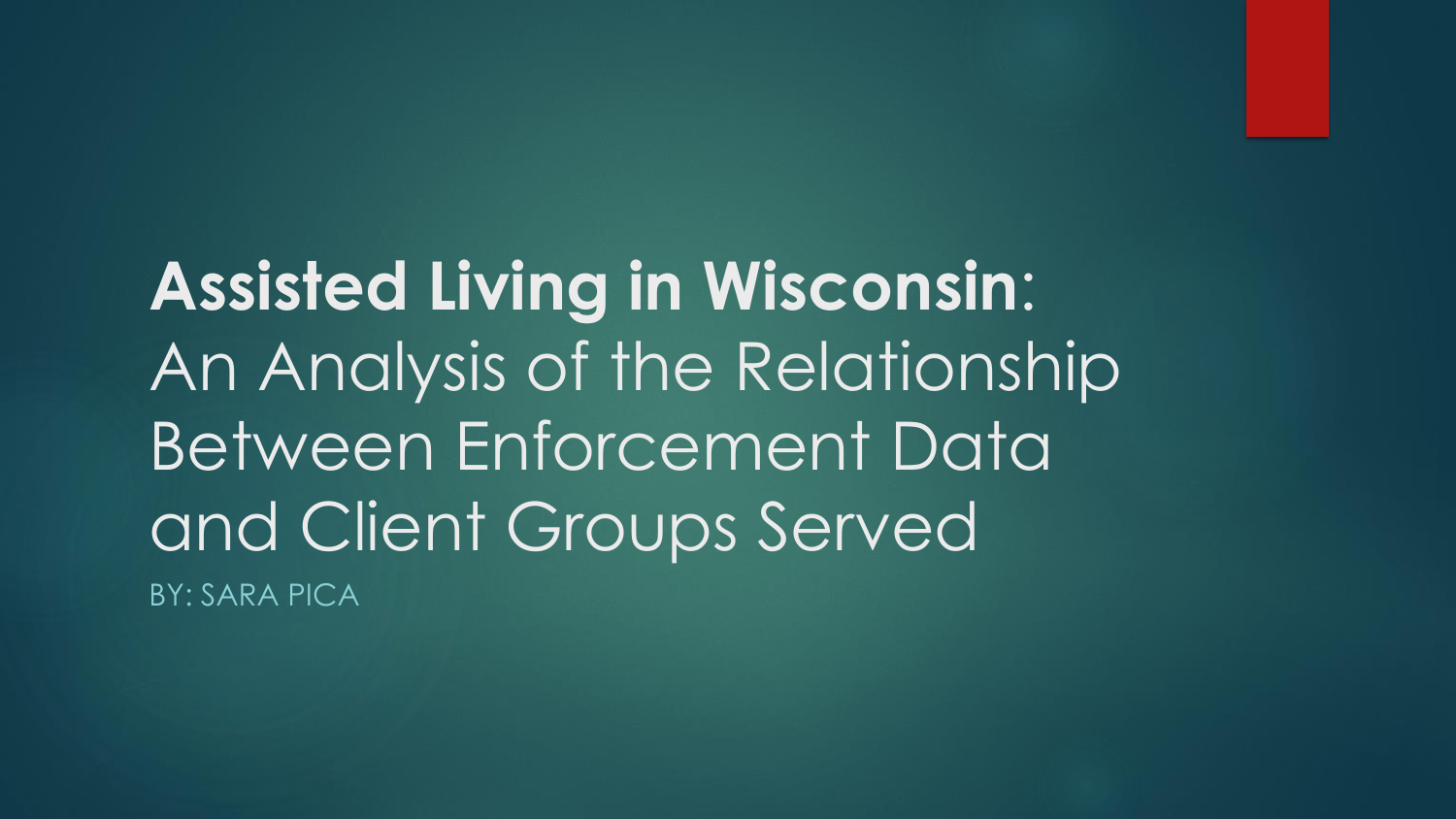#### Overview

 $\blacktriangleright$  Introduction **Literature Review Methods** Results Discussion **Recommendations** ▶ Conclusion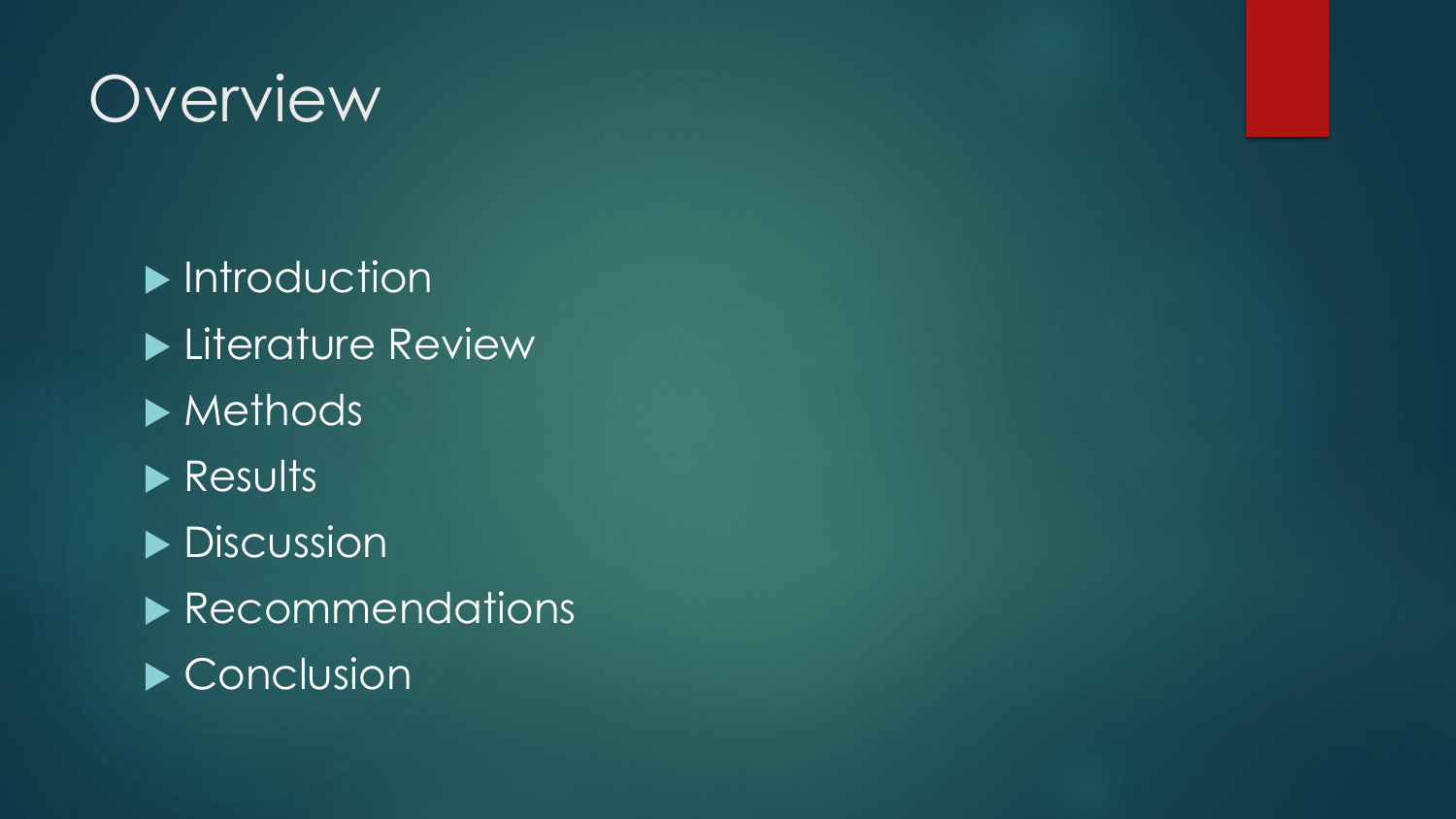#### Assisted Living in Wisconsin: Introduction

- **Assisted Living Facilities are operating** like "mini-nursing homes"
- **Increase in significant regulatory** concerns reported by WI DHS
- ▶ CBRFs have increased the most, and account for a large portion of regulatory concerns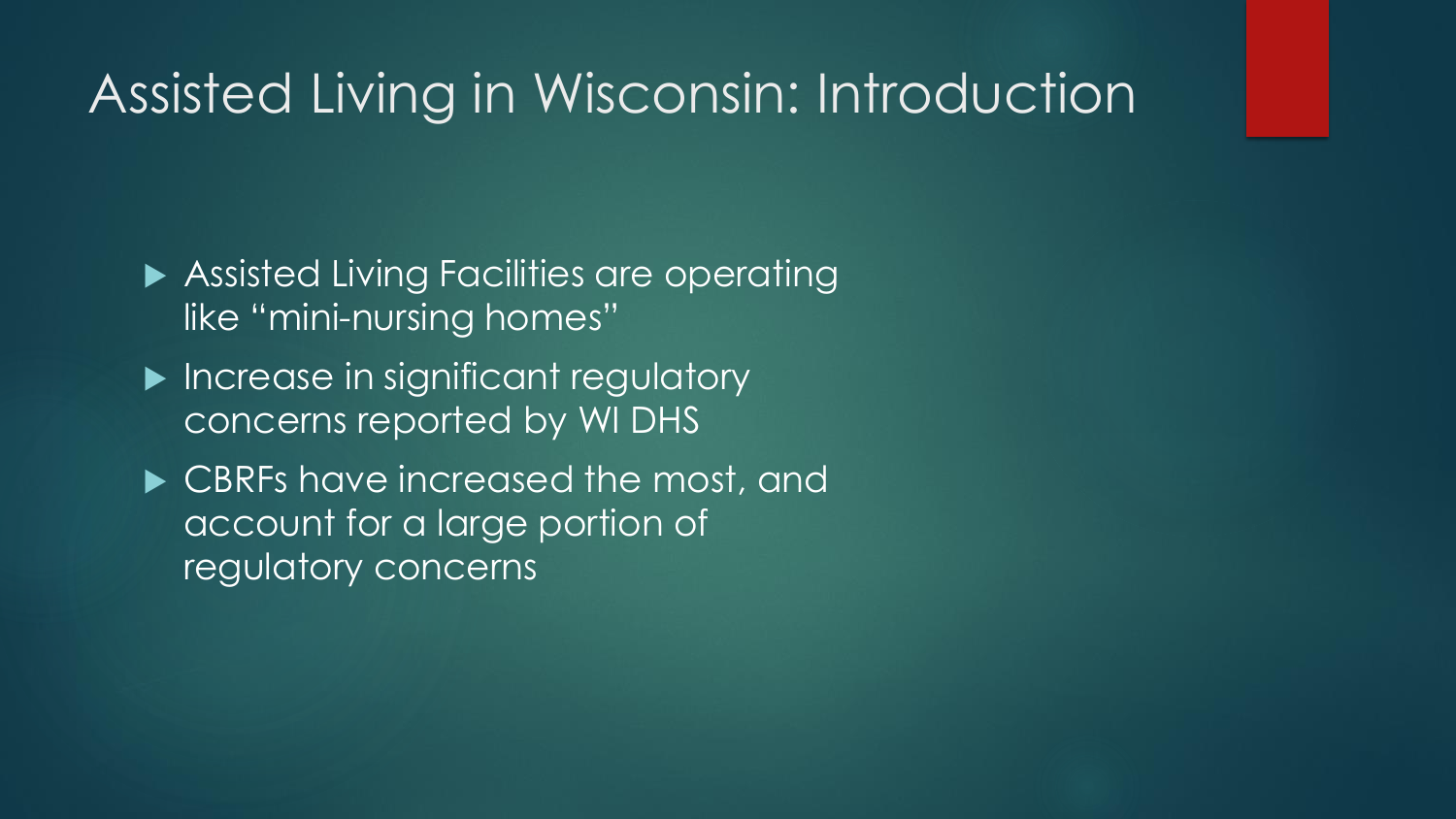#### Assisted Living in Wisconsin: Introduction

- ▶ CBRFs can serve up to 10 client groups (Right)
- **Purpose:** To examine the relationship between the number of client groups served in Wisconsin CBRFs and the number of deficiencies recorded

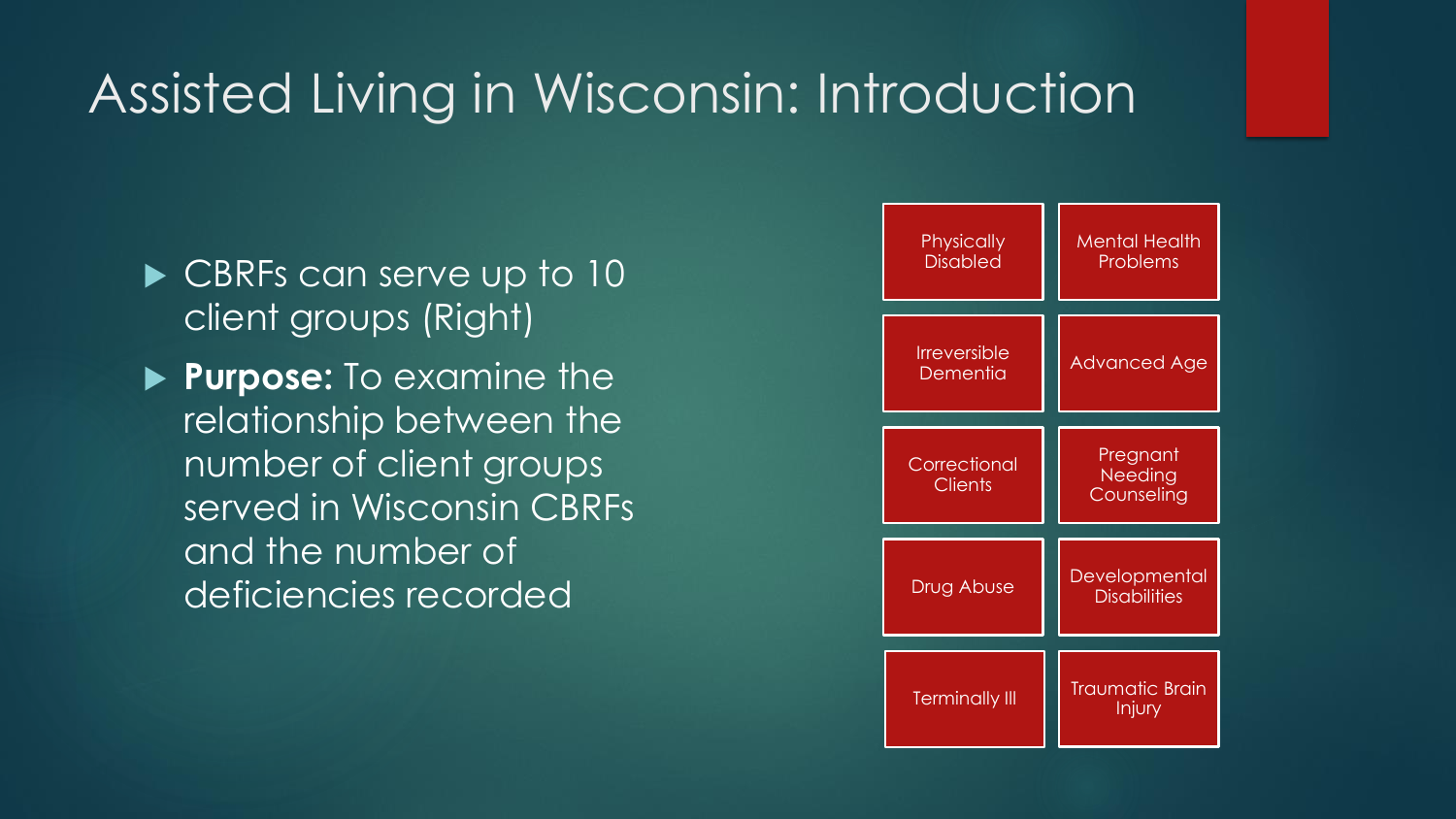## Literature Review

#### Regulatory Trends

- Increase in enforcement activity, resident acuity, and number of CBRFs.
- More complexity of investigations and in serious outcomes to residents (sexual assault, resident injuries, resident discharge).

#### **Measuring Quality**

- Survey backlog of 40% of ALFs not having a survey within target of 2 years
- Methods are reactive and collect minimal data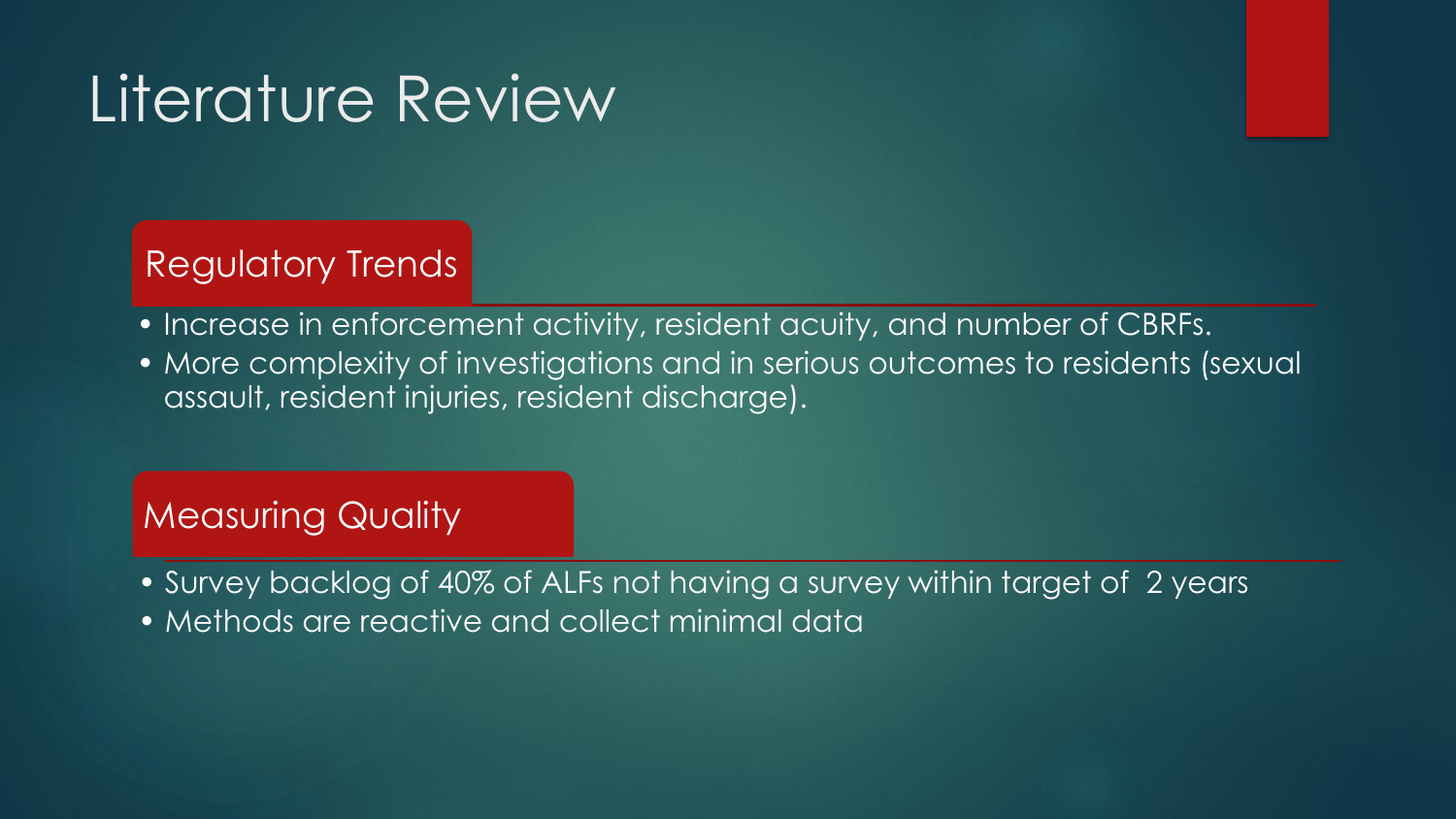## Literature Review

#### **Caring for Dementia**

- 1 in 4 WI residents with dementia are cared for in a residential setting
- Other states have more specific requirements for facilities serving residents with dementia than WI

#### Specialized Care

• Studies of residential care in other countries have shown better outcomes for older adults with mental illness cared for in specialized care units.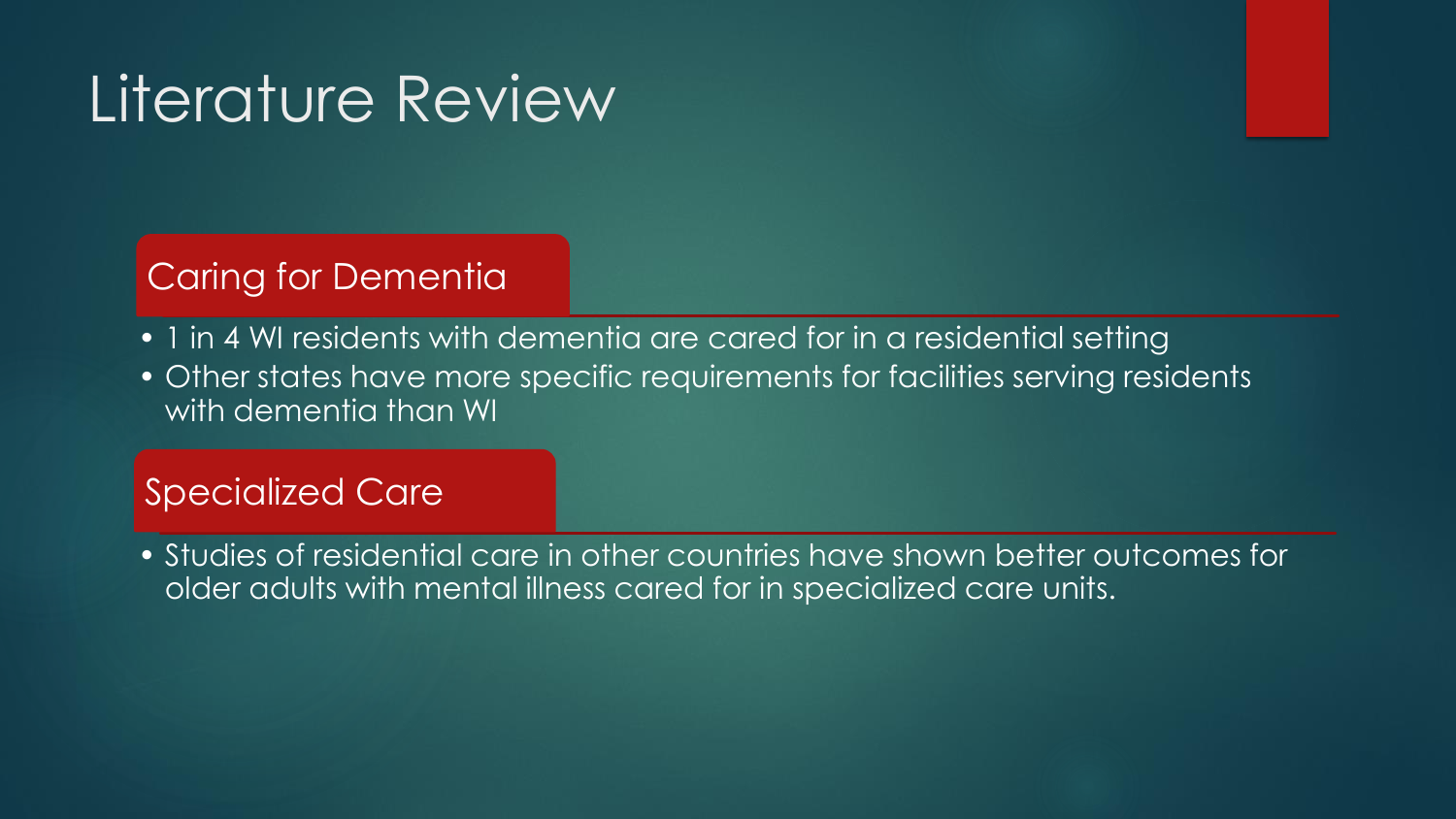# Methods:

#### ▶ Data was requested from WI DHS specific to each facility

 $\blacktriangleright$  The data had to be cleaned up and combined to analyze for this project<sup>1</sup>

#### ▶ Data was collected on all ALFs, but only CBRFs were analyzed

| <b>RESIDENTIAL CARE FACILITIES</b>                                                                                                                                                                          |                                                             |                            |                                                                                                                                                                                                                                                                                                                                                                                                                      |                                                                                                 |          |                                                         |
|-------------------------------------------------------------------------------------------------------------------------------------------------------------------------------------------------------------|-------------------------------------------------------------|----------------------------|----------------------------------------------------------------------------------------------------------------------------------------------------------------------------------------------------------------------------------------------------------------------------------------------------------------------------------------------------------------------------------------------------------------------|-------------------------------------------------------------------------------------------------|----------|---------------------------------------------------------|
|                                                                                                                                                                                                             | <b>Facility Type</b>                                        | Acronym                    | <b>Description</b>                                                                                                                                                                                                                                                                                                                                                                                                   | State Reg.                                                                                      | Capacity |                                                         |
| ssisted Living<br>acilities: Facilities<br>or persons who<br>eed some level of<br>are monitoring<br>ervices but choose<br>o live in a setting<br>vithout 24-hour<br>ccess to nursing<br>ervices. Facilities | Residential Care<br>Apartment Complex<br>A dult Family Home | <b>RCAC</b><br>${\tt AFH}$ | Independent apartment units in which<br>the following services are provided:<br>room and board, up to 28 hours per<br>week of supportive care, personal<br>care, and nursing services.<br>A place where 3 or 4 adults who are<br>not related to the operator reside and<br>receive care, treatment or services that Wis. Stat. 50<br>are above the level of room and board<br>and that may include up to 7 hours per | WIAdministrative 5-109<br>Code DHS 89,<br>Wis. Stat. 30<br>WIAdministrative 3-4<br>Code DHS 88, |          | Registerted<br>or certified<br>Certified or<br>licensed |
| ypes include Adult<br>Day Care, A du lt<br>amily Home,<br>Community Based<br><b>Resident Facility,</b><br>nd Residential Care<br>partment Complex                                                           | Community Based<br>Residential Facility                     | <b>CBRF</b>                | week of nursing care per resident.<br>A place where 5 or more unrelated<br>people live together in a community<br>setting. Services provided include<br>room and board, supervision, support<br>services, and may include up to 3<br>hours of nursing care per week.                                                                                                                                                 | WIAdministrative 5-257<br>Code DHS 83,<br>Wis. Stat. 50                                         |          | Licensed                                                |
| Nursing Home                                                                                                                                                                                                |                                                             | SNF, NF                    | A place where 5 or more persons who<br>are not related to the operator or<br>administrator reside, receive care or<br>treatment and, because of their mental<br>or physical condition, require access<br>to 24-hour nursing services, including<br>limited nursing care, intermediate level<br>nursing care and skilled nursing<br>services                                                                          | WI Administrative<br>Code DHS 132,<br>Wis. Stat. 50                                             |          |                                                         |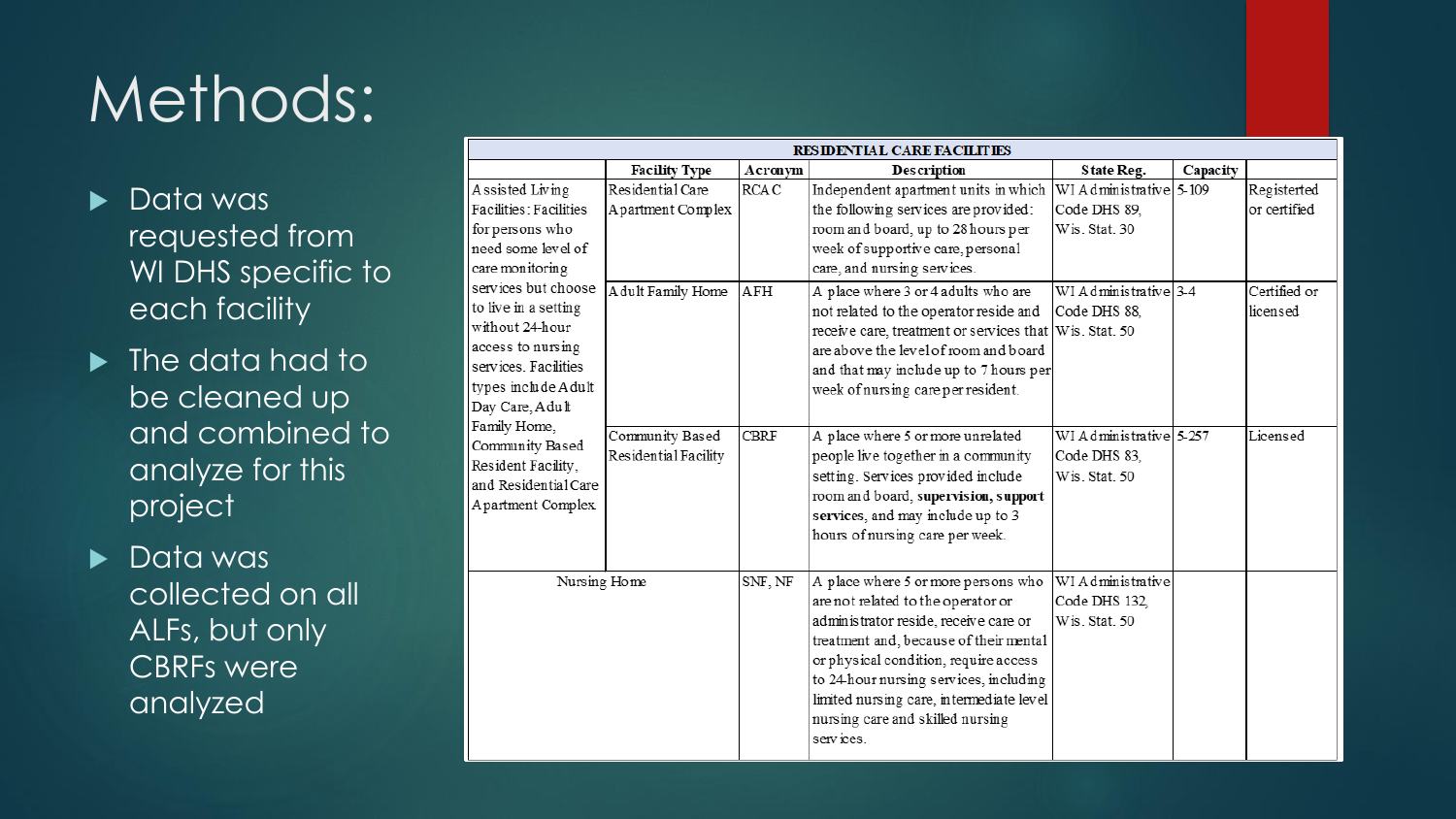## Methods: Data Collection

The below records for each CBRF between 2015-2017 were collected from WI DHS:

#### Self-Reports

• CBRFs are specifically required to report any incidents of death, fire, misconduct, communicable disease, elopement, law enforcement intervention, incident or accident, catastrophe or evacuation, licensee and caregiver pending charges, change in service to residents, administrator change, facility change in ownership or location, and facility closing.

#### **Enforcements**

•Licensing specialists inspect CBRFs through unannounced surveys. The WI DHS target is to conduct these at minimum every two years. If complaints are received between that time, they may conduct additional surveys. Chapter 50, Wis. Stat. affords penalties for CBRFs who are found to be in violation of the state laws governing them.

Key Code Enforcements •Select violations are weighted more seriously than others based on the regulation they are associated with. Identified based on their potential to affect resident outcomes specifically related to quality of life and quality of care, key code violations are associated with these core areas: consumer rights, provision of services, nutrition and food services, physical environment and safety, staff training, and medication system.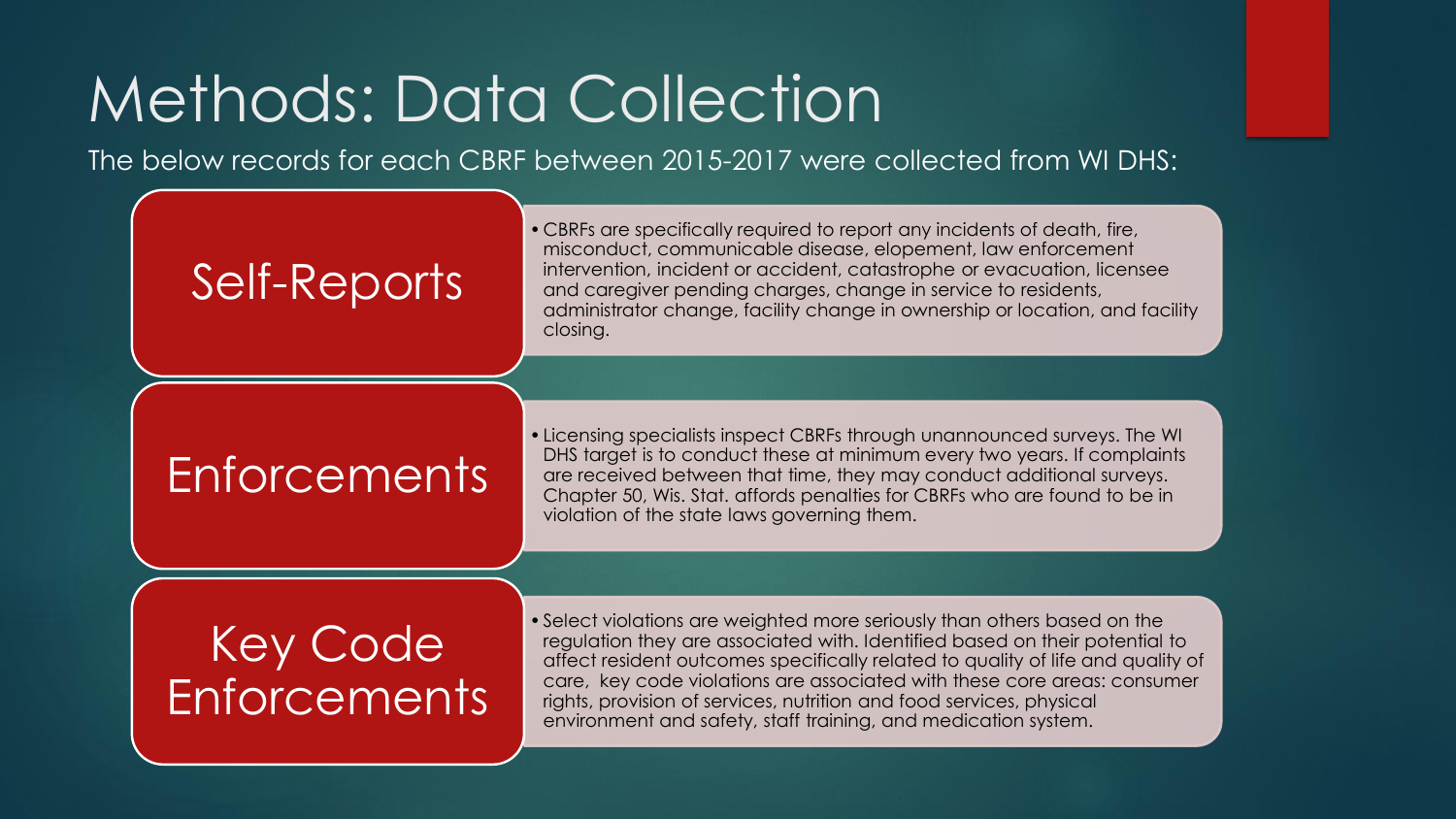## Methods: Data Analysis

Analysis included:

- 1. relative frequency of CBRFs serving the different number of client groups per facility
- 2. relative frequency of CBRFs serving the different number of client groups with enforcements, key code enforcements, self-reports, and some unique categories of selfreports
- 3. variations of the previously mentioned calculations to identify any possible regional and funding trends
- 4. relative frequency of CBRFs serving the different number of client groups with enforcements, key code enforcements, self-reports, and some unique categories of selfreports when eliminating facilities that don't serve irreversible dementia/Alzheimer's and advanced age- comparing them to the unfiltered results
- 5. relative frequency of CBRFs serving one client group only (by client group) with enforcements, key code enforcements, self-reports
- 6. percentage of total key code enforcements issued to the CBRFs serving each number of client groups was also calculated and compared to the percent of total CBRFs they account for

\*due to the range in enforcements per CBRF, average per client group would have been skewed.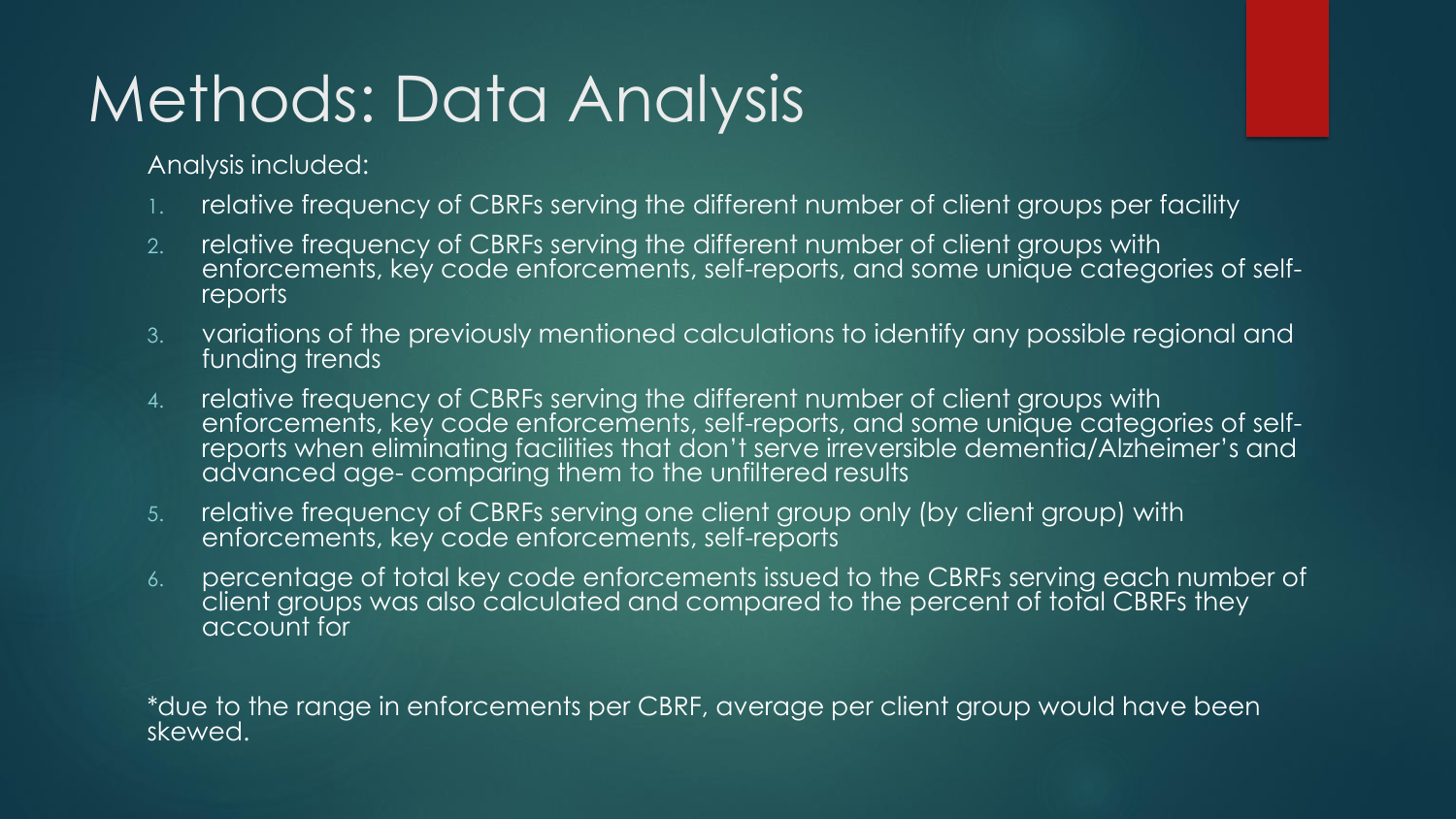## Results:

▶ Capacity for a CBRF ranged from 5-150 beds; the average was sixteen.

 $\triangleright$  No CBRFs in Wisconsin served all ten client groups.

▶ The largest percentage of CBRFs served two client groups, accounting for 30% (477) of all CBRFs. Of those serving two client groups, 70% (335) served clients with irreversible dementia/Alzheimer's and advanced age.

▶ Only 36% of CBRFs served more than four client groups.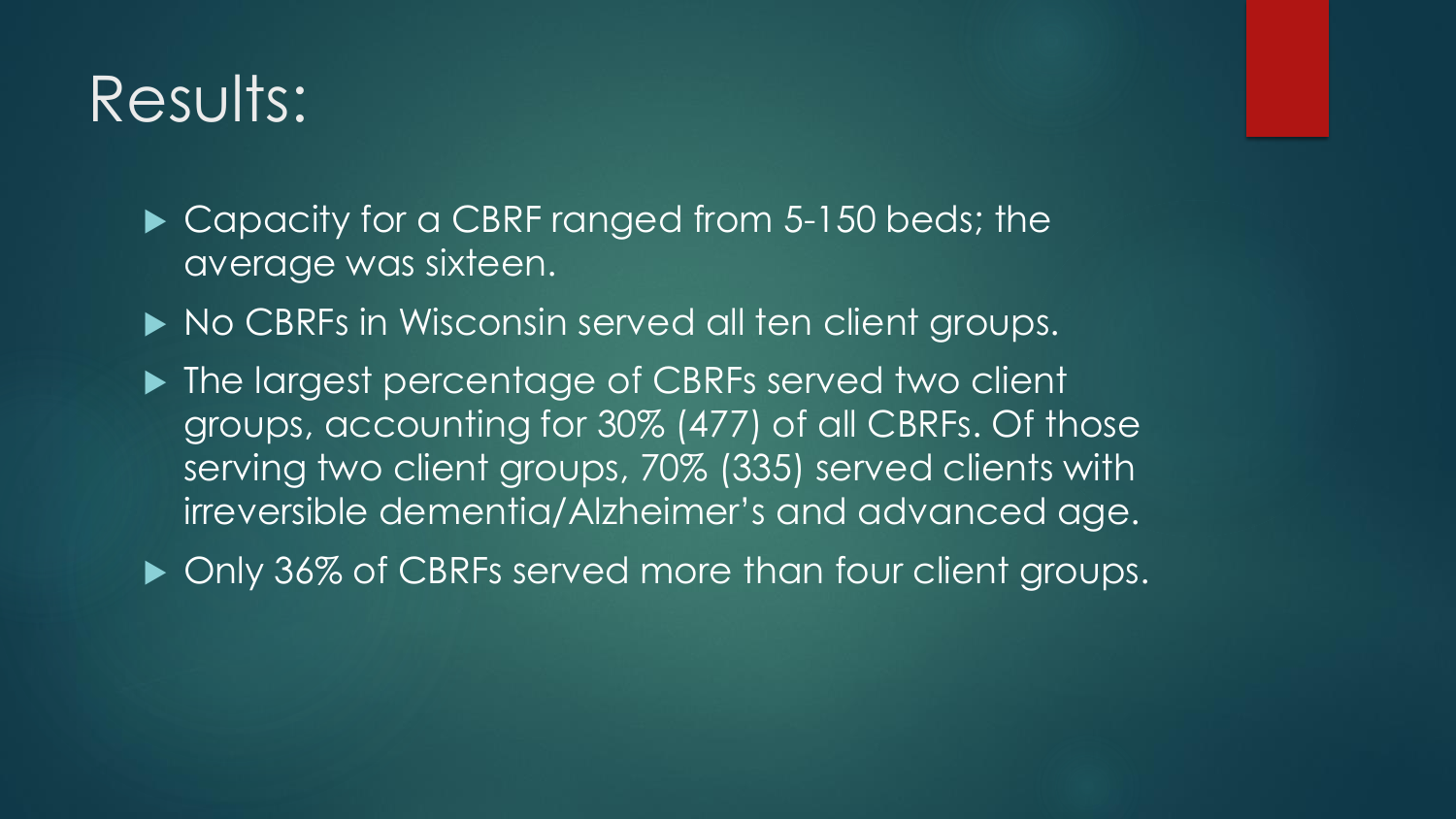# Results:

- $\blacktriangleright$  The order of client groups served ranked by each region's relative frequency is nearly identical across all four regions.
- $\blacktriangleright$  The percentage of facilities accepting public funding was also comparable across regions.

Figure II: Percentage of Community Based Residential Facilities by Region and Number of Client Groups served, Wisconsin (2015-2017)

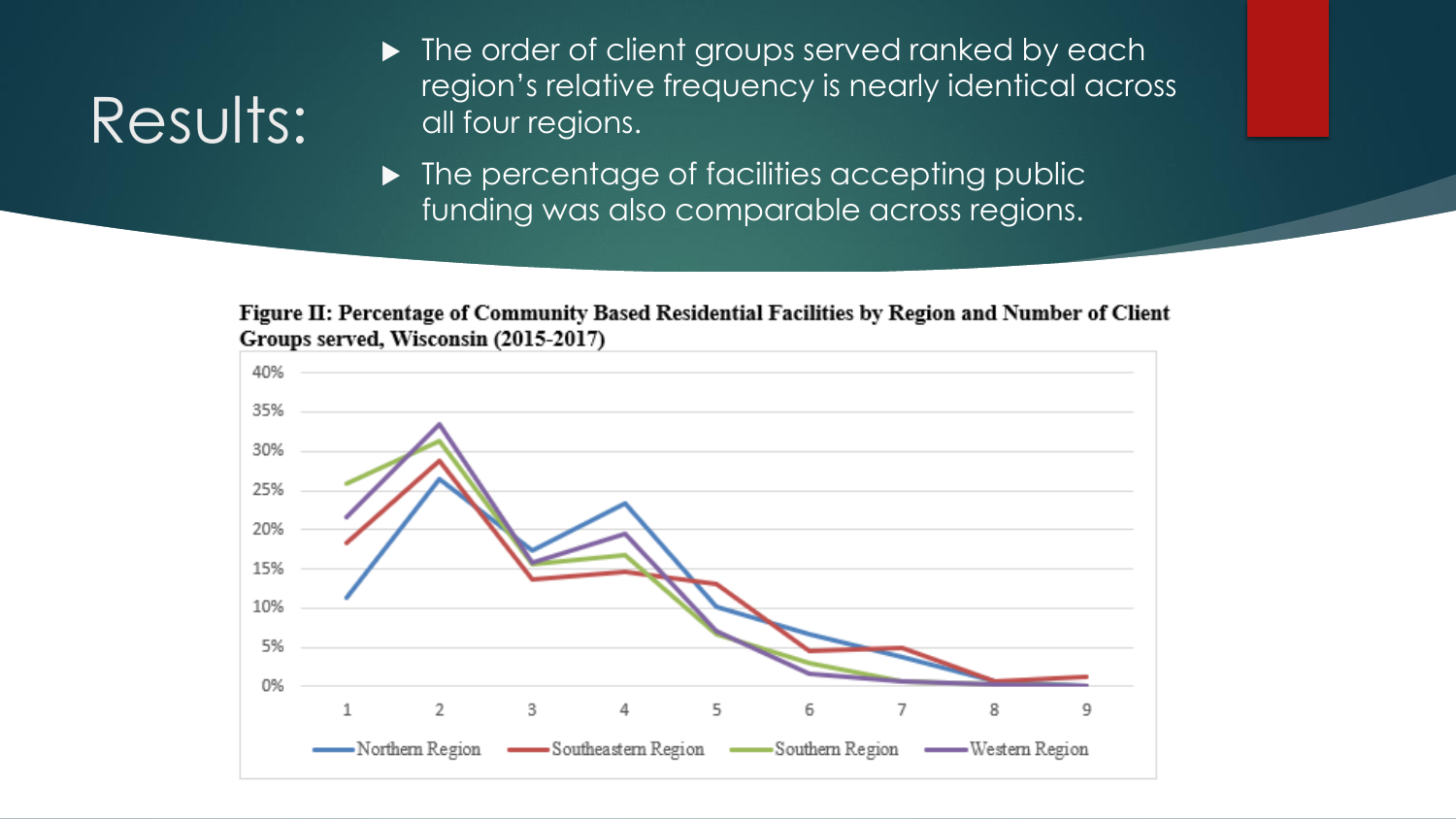#### Results: CBRFs and Number of Client Groups Served

| <b>Client Groups Served</b> |           |         |                         |                       |  |  |
|-----------------------------|-----------|---------|-------------------------|-----------------------|--|--|
| <b>Client Groups Served</b> | Frequency | Percent | Cumulative<br>Frequency | Cumulative<br>Percent |  |  |
| 1                           | 304       | 18.92   | 304                     | 18.92                 |  |  |
| $\overline{2}$              | 477       | 29.68   | 781                     | 48.60                 |  |  |
| 3                           | 255       | 15.87   | 1036                    | 64.47                 |  |  |
| 4                           | 306       | 19.04   | 1342                    | 83.51                 |  |  |
| 5                           | 147       | 9.15    | 1489                    | 92.66                 |  |  |
| 6                           | 68        | 4.23    | 1557                    | 96.89                 |  |  |
| 7                           | 39        | 2.43    | 1596                    | 99.32                 |  |  |
| 8                           | 7         | 0.44    | 1603                    | 99.75                 |  |  |
| 9                           | 4         | 0.25    | 1607                    | 100.00                |  |  |

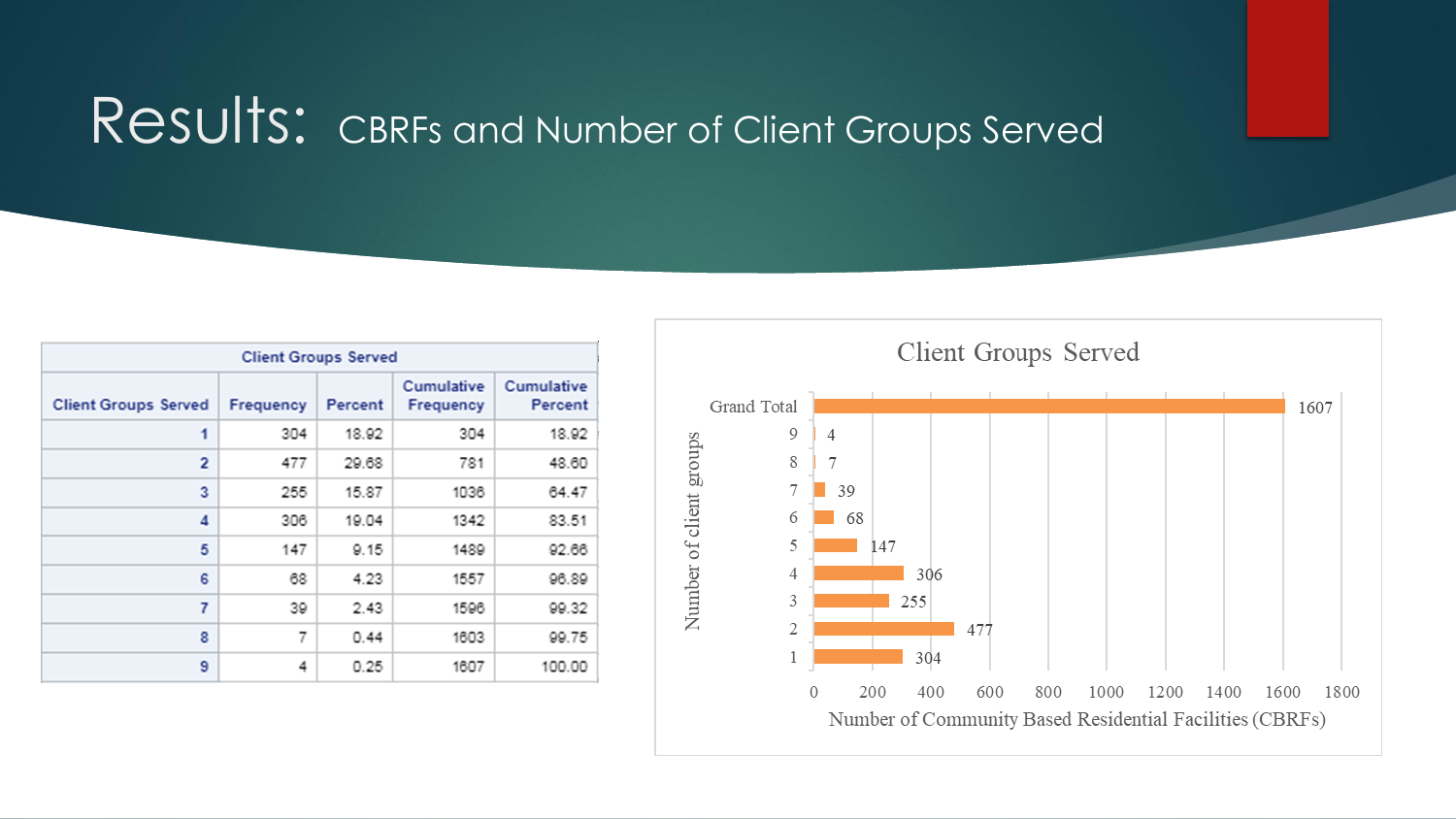# Results: .

- Of the 304 CBRFs serving only one client group 39% served developmentally disabled clients. Of those, 28% had at least one key code enforcement and accounted for 28% of all key code enforcements for facilities serving 1 client group.
- CBRFs that serve only advanced aged and irreversible dementia/Alzheimer's accounted for a much larger portion of enforcements than facilities that exclusively served each of the other client groups. Of all CBRFs, 37% served only advanced age, and 53% of CBRFs served only irreversible dementia/Alzheimer's had at least one key code enforcement.

Percentage of Community Based Residential Facilities that serve a single client group, by enforcement activity, Wisconsin (2015-2017)

| <b>Chart Area</b>                    | Percentage of<br>all facilities that<br>serve only<br>members of this<br>client group | Percentage of<br>facilities serving<br>only members of<br>this client group<br>with enforcement | Percentage of<br>total enforcements<br>for all facilities<br>serving one client<br>group |
|--------------------------------------|---------------------------------------------------------------------------------------|-------------------------------------------------------------------------------------------------|------------------------------------------------------------------------------------------|
| Advanced Age                         | 17%                                                                                   | 37%                                                                                             | 23%                                                                                      |
| Alcohol/Drug Dependency              | 9%                                                                                    | 21%                                                                                             | 12%                                                                                      |
| Emotionally Disturbed/Mental Illness | 19%                                                                                   | 34%                                                                                             | 14%                                                                                      |
| Irreversible Dementia/Alzheimer's    | 12%                                                                                   | 53%                                                                                             | 20%                                                                                      |
| Correctional Clients                 | 3%                                                                                    | 40%                                                                                             | 4%                                                                                       |
| Developmentally Disabled             | 39%                                                                                   | 28%                                                                                             | 28%                                                                                      |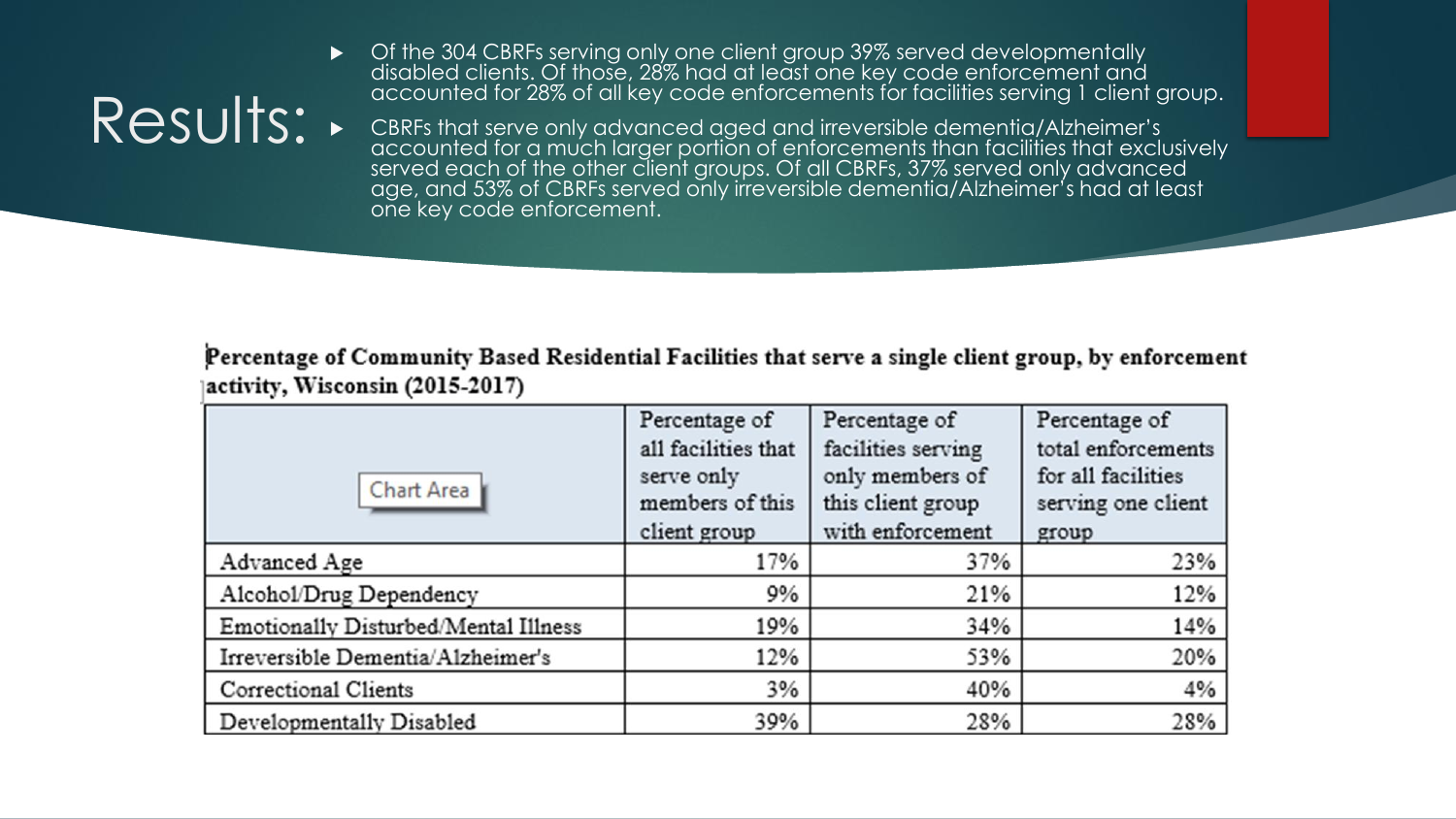# Results:

▶ 60% of CBRFs serve both irreversible dementia/Alzheimer's and advanced age, with the exception being those serving only one client group – either irreversible dementia/Alzheimer's or advanced age.

The same 60% of CBRFs received 75% of all key code enforcements.

▶ Only 29% of CBRFs serving one client group serve either group. However, they account for 42% of all key codes for CBRFs serving one client group.

#### Community Based Residential Facilities Serving Irreversible Dementia/Alzheimer's

| Chart Area                         |       |       |                             |       |       |              |      |         |        |
|------------------------------------|-------|-------|-----------------------------|-------|-------|--------------|------|---------|--------|
| Chart Area                         |       |       | <b>CLIENT GROUPS SERVED</b> |       |       |              |      |         |        |
|                                    |       |       | 3                           |       | 5     | $\mathbf{6}$ |      | 8       |        |
| Total count of all Community Based |       |       |                             |       |       |              |      |         |        |
| Residential Facilities (CBRFs) by  | 304   | 477   | 255                         | 306   | 147   | 68           | 39   |         |        |
| number of Client Groups Served     |       |       |                             |       |       |              |      |         |        |
| Percent of Community Based         | 28.6% | 70.2% | 59.2%                       | 80.4% | 79.6% | 98.5%        | 100% | 85.7%   | 100.0% |
| Residential Facilities (CBRFs)     |       |       |                             |       |       |              |      |         |        |
| serving Advanced Age and           |       |       |                             |       |       |              |      |         |        |
| Irreversible Dementia              |       |       |                             |       |       |              |      |         |        |
| Percent of all key code            | 42.3% | 80.8% | 64.2%                       | 93.0% | 84.9% | 93.6%        | 100% | $0.0\%$ | 100.0% |
| enforcements                       |       |       |                             |       |       |              |      |         |        |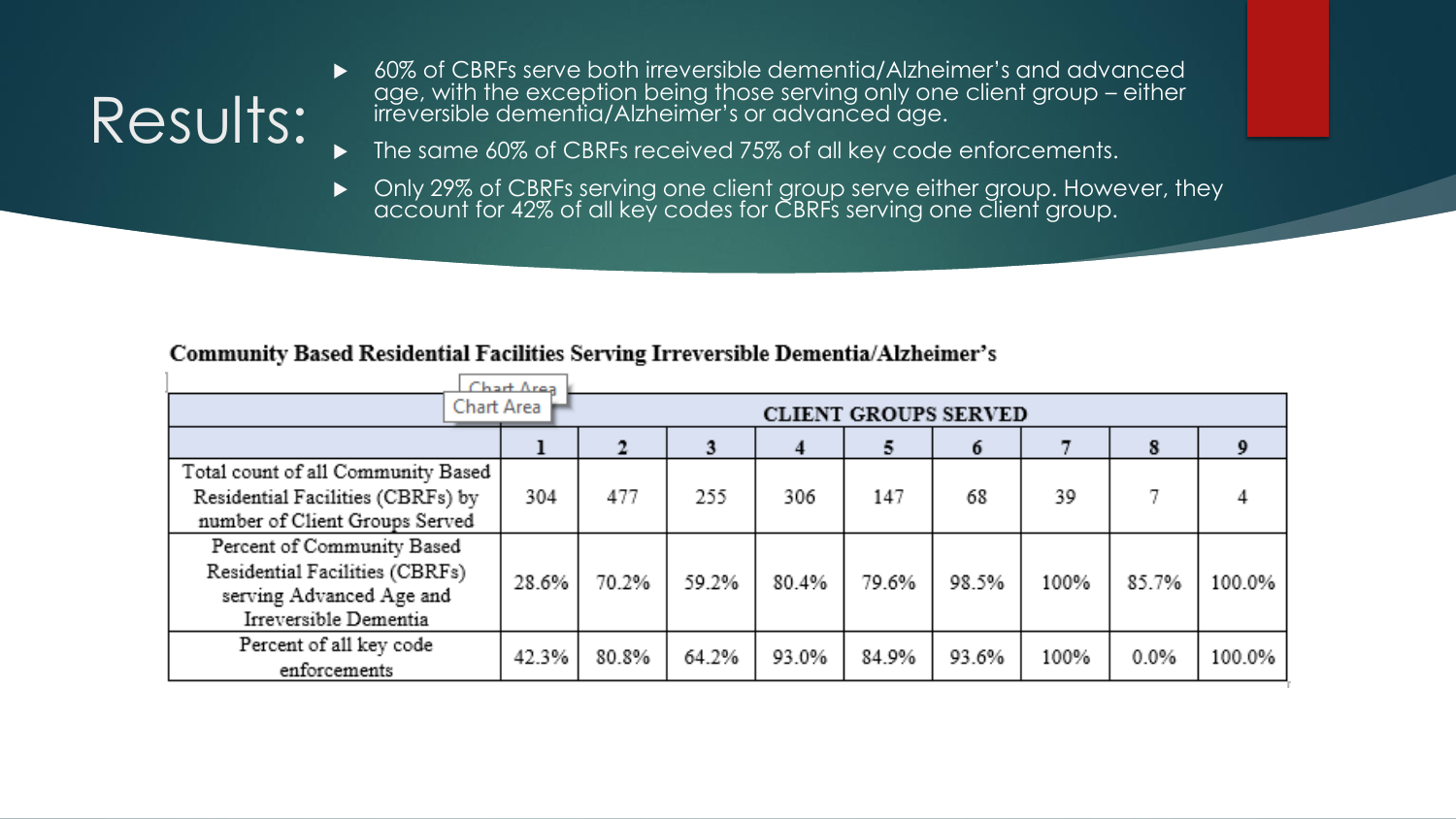#### Results: Memory Care

- Memory Care, a term most commonly used to identify specialized care units in nursing homes, is used in as a marketing term in assisted living.
- In some states, ALFs must be licensed to serve and market as a facility for Alzheimer's and Dementia residents. Wisconsin is not one of those states.
- ▶ 68 CBRFs include "memory" in the facility name; 30/68 had enforcements-28 of which were key codes.
- ▶ The relative frequency of these CBRFs having a key code enforcement was 41.18%, notably higher than the 36.4% for all CBRFs.
- ▶ These "Memory Care" facilities did not all serve only one or two client groups, which could be a common assumption (irreversible dementia/Alzheimer's and advanced age) given the terms use in nursing home units. In fact, some served up to five client groups.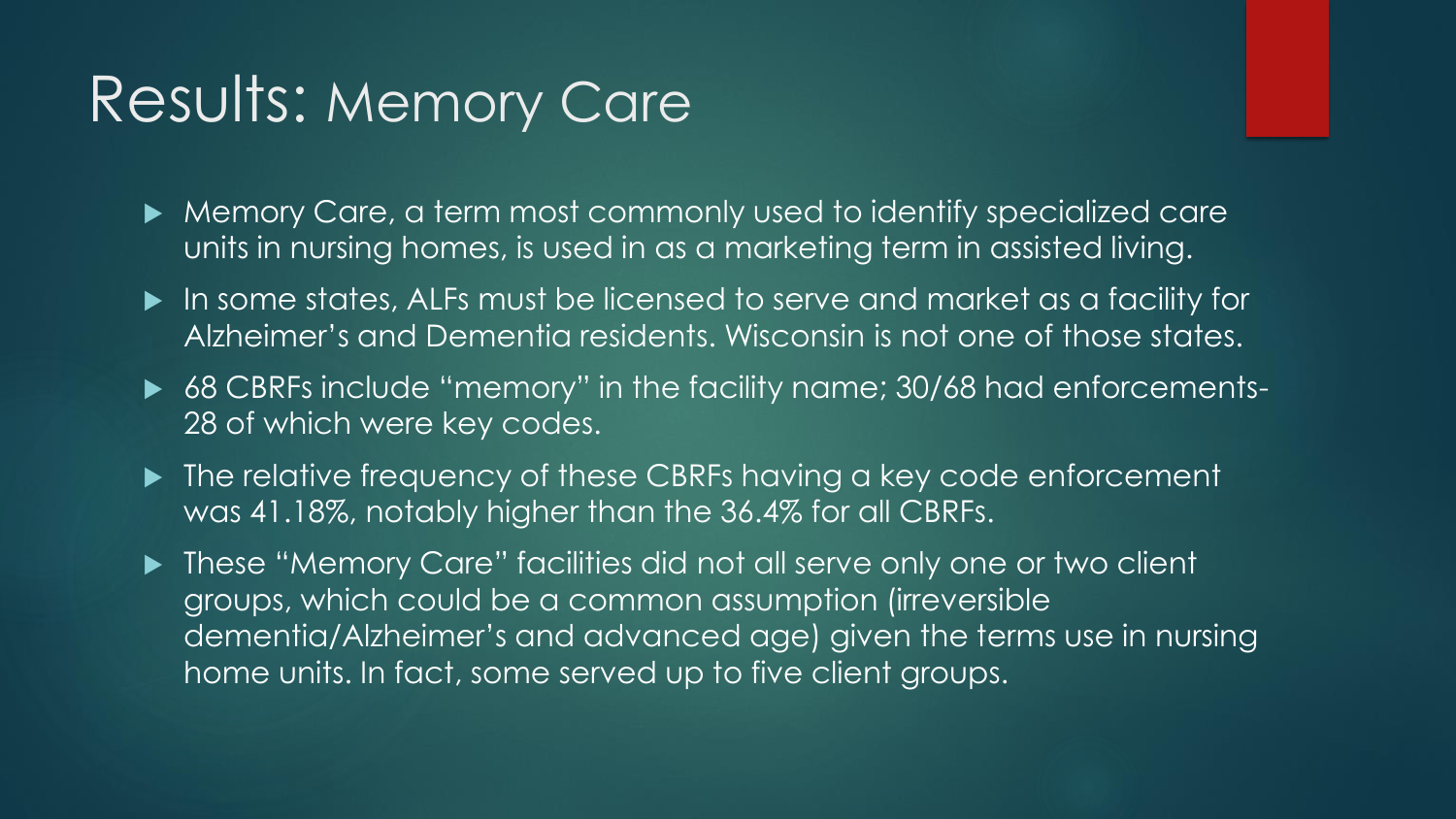## Discussion

- $\blacktriangleright$  The most prominent finding throughout the evaluation of the data was that irreversible dementia/Alzheimer's and advanced age are served by a large portion of CBRFs, and they account for a disproportionate share of some of the regulatory concerns explored.
- $\blacktriangleright$  Findings also show that available data is incomplete. It is evident, and even reported by WI DHS that ALFs increasingly resemble nursing homes, even though the reporting requirements and regulatory oversight are very different.

 Quality improvement efforts by WI DHS are reactive. They also seem to address increasingly evident signs clients are exceeding the bounds of care with "tools to success"; yet minimal exploration on if assisted living has exceeded the bounds of its existing structure has been reported.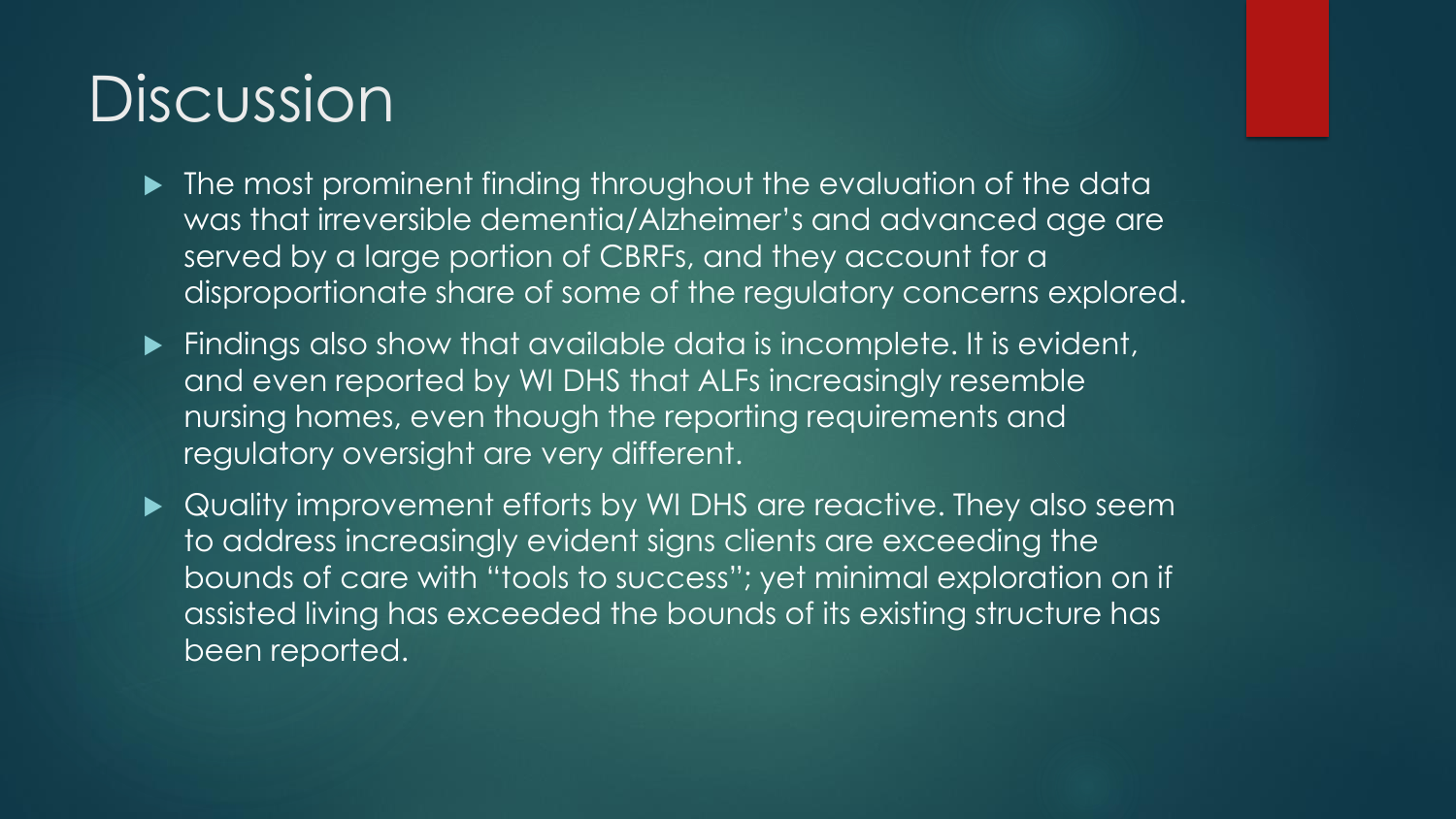## Discussion: Limitations

- $\blacktriangleright$  The main method of quality assurance is through enforcement action alone and is more prescriptive than outcome-based.
- A lot of trust is placed by DHS in their method of prioritizing surveys based on complaints. The amount of missed deficiencies remains unknown, along with the impact it would have on the results of this evaluation.
- $\blacktriangleright$  The data available provides the number of client groups a facility is licensed to serve; not how many client groups they are serving at a given time. Some facilities may be licensed to serve seven different client groups, yet they have a capacity of five.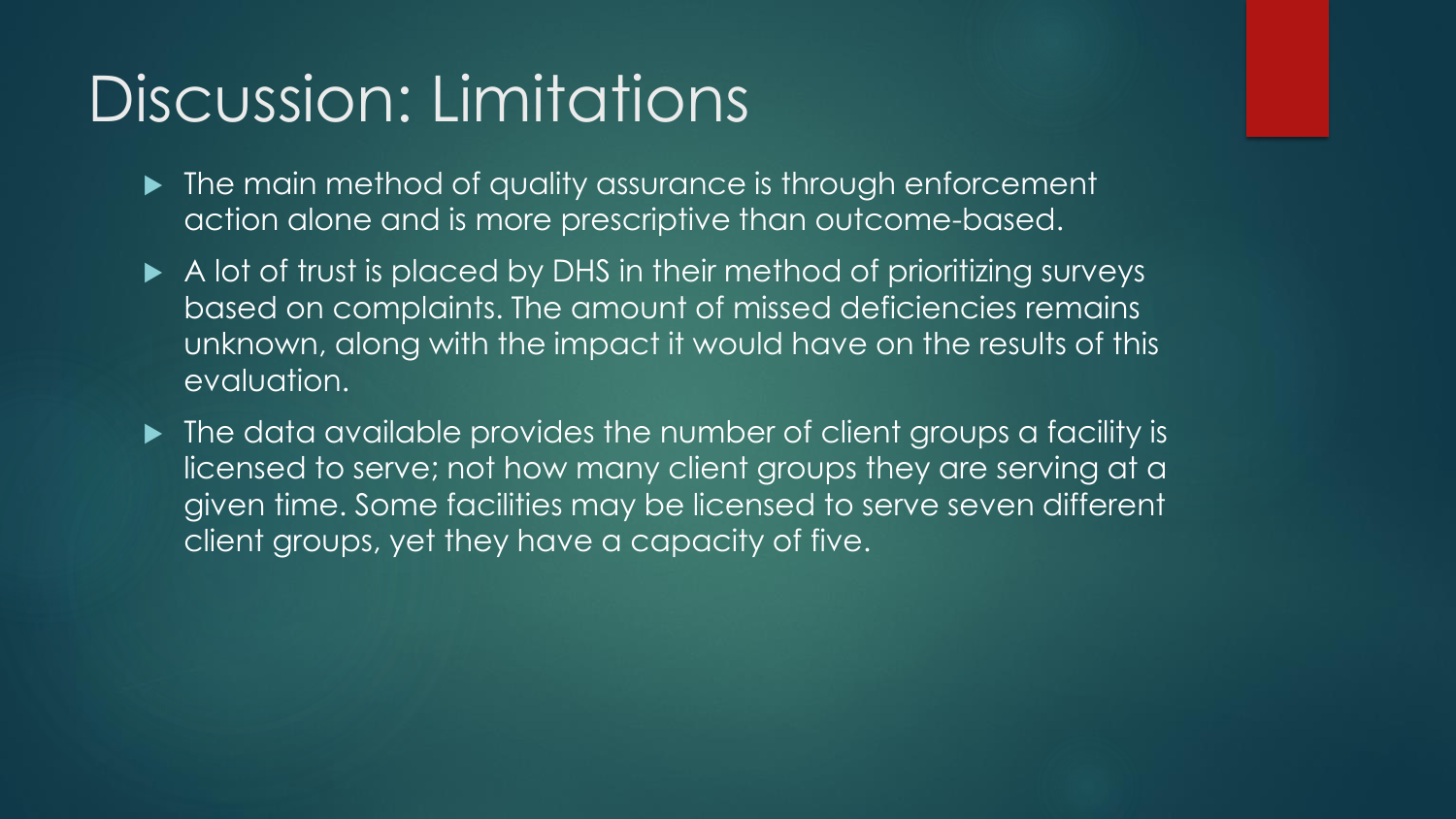# Discussion: Limitations

- **>** Simplified weighing of outcomes. There were three types of negative "outcomes" documented by WI DHS; enforcements, key codes, and self-reports
- Not all self-reports are a sign of wrong doing by a CBRF; they also aren't all investigated by WI DHS either
- Even a key code occurrence doesn't capture the serious outcomes to the residents

#### **EXAMPLES OF SERIOUS VIOLATIONS W/ ENFORCEMENT WHICH RESULTED IN NEGATIVE OUTCOMES FOR RESIDENTS**

| Falls                           | Over a period of 4 months a resident experienced decline in ambulation with<br>12 falls, including falls with injury. The facility did no assess the resident's<br>safety needs or incorporate interventions to prevent injuries. The resident<br>eventually fell and sustained a head laceration and a large intraparenchymal<br>hemorrhage (bleeding within the brain). The resident died due to the injuries<br>sustained in the fall.                                                                                                                                                                                                                                                                                                                                                 |
|---------------------------------|-------------------------------------------------------------------------------------------------------------------------------------------------------------------------------------------------------------------------------------------------------------------------------------------------------------------------------------------------------------------------------------------------------------------------------------------------------------------------------------------------------------------------------------------------------------------------------------------------------------------------------------------------------------------------------------------------------------------------------------------------------------------------------------------|
| Challenging<br><b>Behaviors</b> | The provider failed to protect vulnerable residents after admitting a<br>physically aggressive resident to the facility. The resident (who was a<br>former boxer) hit another resident (who had dementia) several times,<br>requiring police intervention. During a subsequent incident, the two<br>residents were in the parking lot unsupervised when the second residents<br>was punched in the face. The resident fell to the ground, hitting his/her head<br>on concrete. The resident was taken to the hospital and diagnosed with a<br>subdural hematoma and later died from "complications from a closed head<br>injury - Homicide." The facility retained the aggressive resident without<br>providing additional supervision or services to ensure the protection of<br>others. |
| Elopement                       | A resident with advanced Alzheimer's disease did not receive adequate<br>supervision and left the facility undetected in frigid temperatures (a low of 7<br>degrees). The resident was wearing only slacks, a shirt, and slippers.<br>Although the resident required scheduled checks of his/her whereabouts,<br>caregivers did not check on the resident after 1:00am and she was<br>discovered deceased outside at 8:05am.                                                                                                                                                                                                                                                                                                                                                              |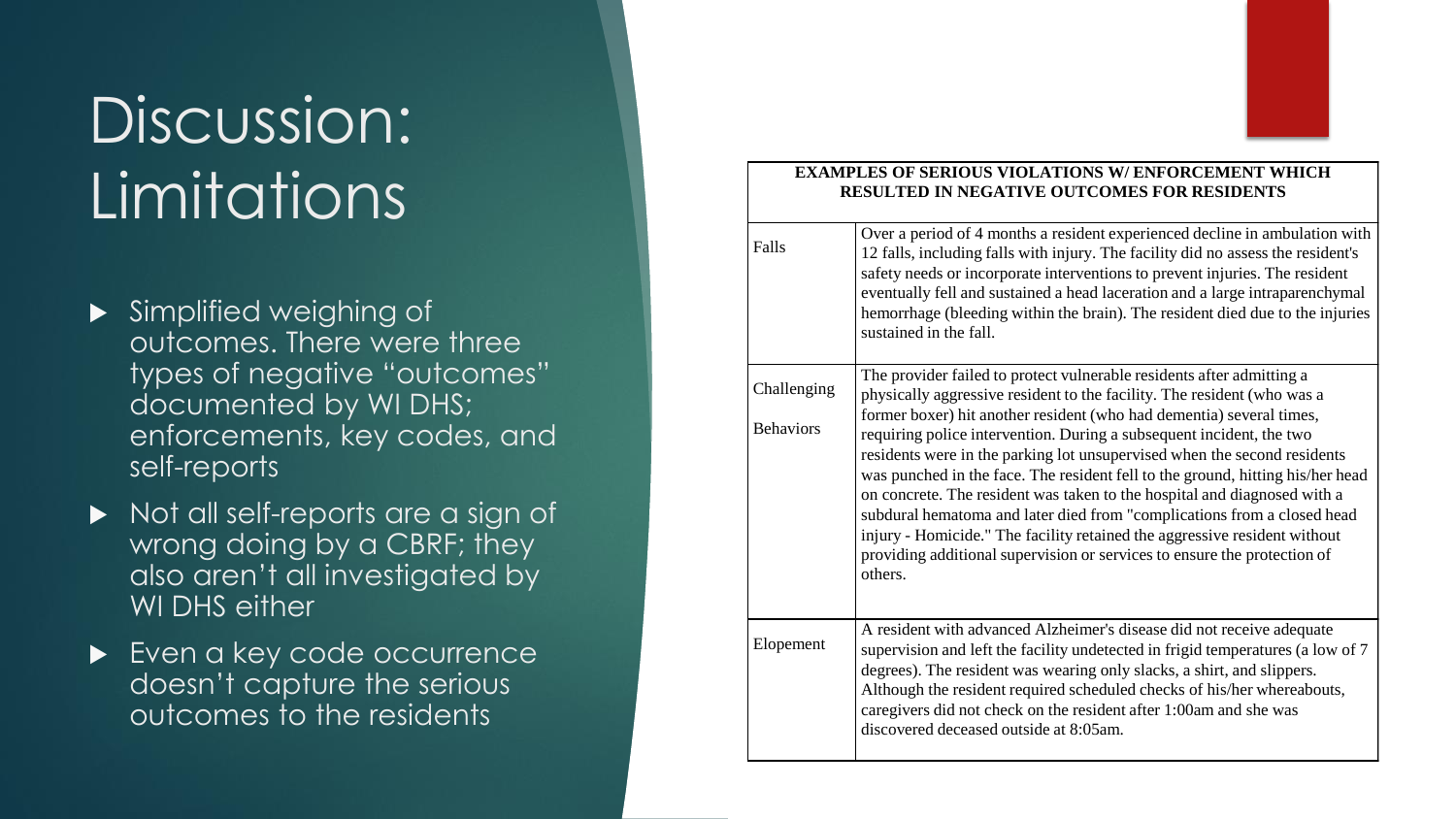#### Recommendations

- $\triangleright$  WI DHS needs to maximize resources and have adequate department staff to complete their target of surveying every facility within two years at minimum. The existing method of complaint driven enforcement is leaving clients least able to advocate for themselves with less oversight.
- Increase data collected from all CBRFs which includes the client groups served, client group specific training, and deidentified client data (basic demographics, main diagnosis, cognitive function, etcetera). Data should be used to better identify trends based on the people being served, rather than how the regulations alone are serving the people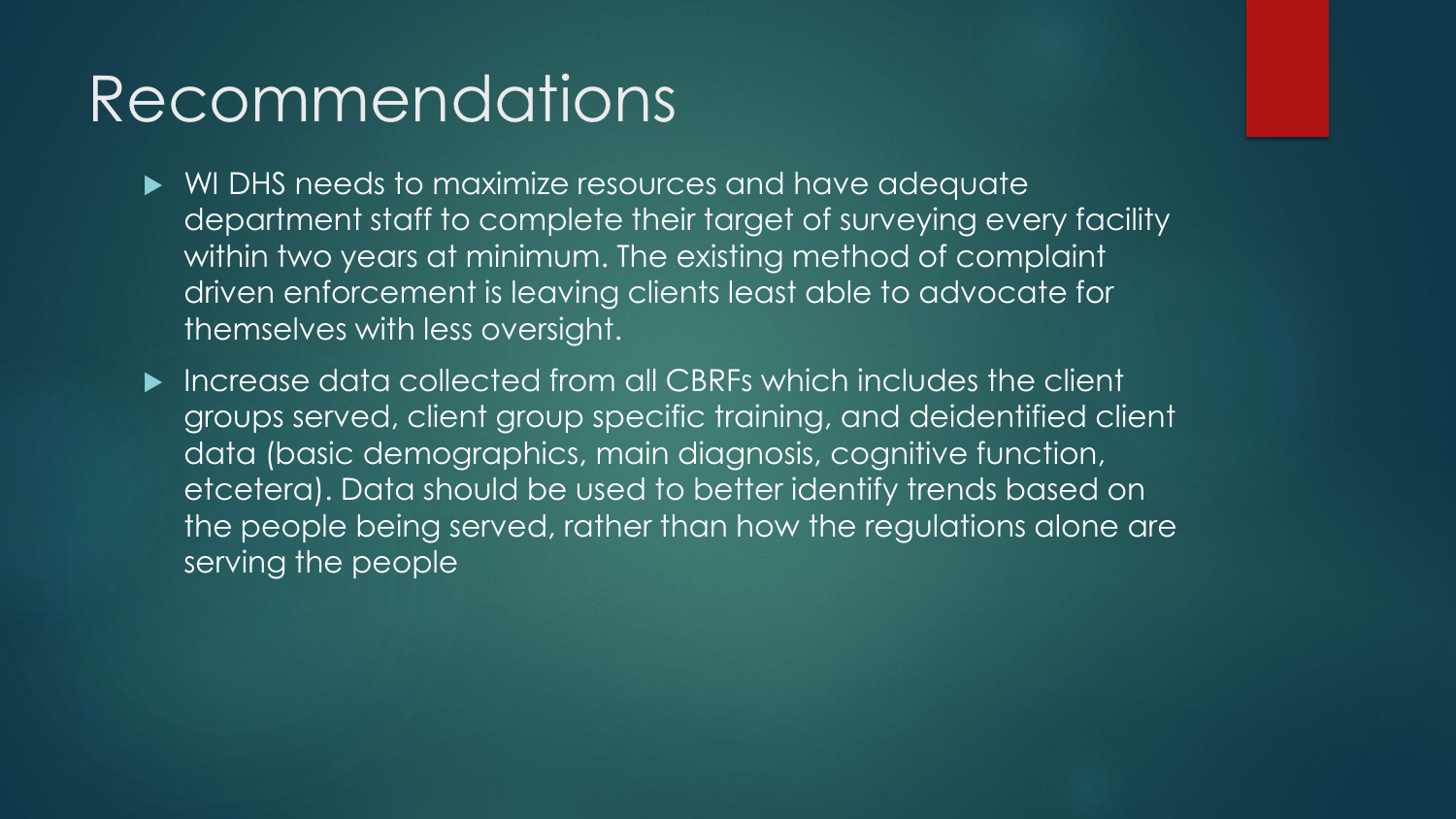#### Recommendations

- Regulation and licensing specific to irreversible dementia/Alzheimer's should be explored. Moreover, CBRF, regulations should address whether a client that falls into multiple client groups should only be served by facilities licensed to serve all those client groups, which is currently unclear.
- A legislative audit of WI DHS assisted living should be the first step in this exploration.